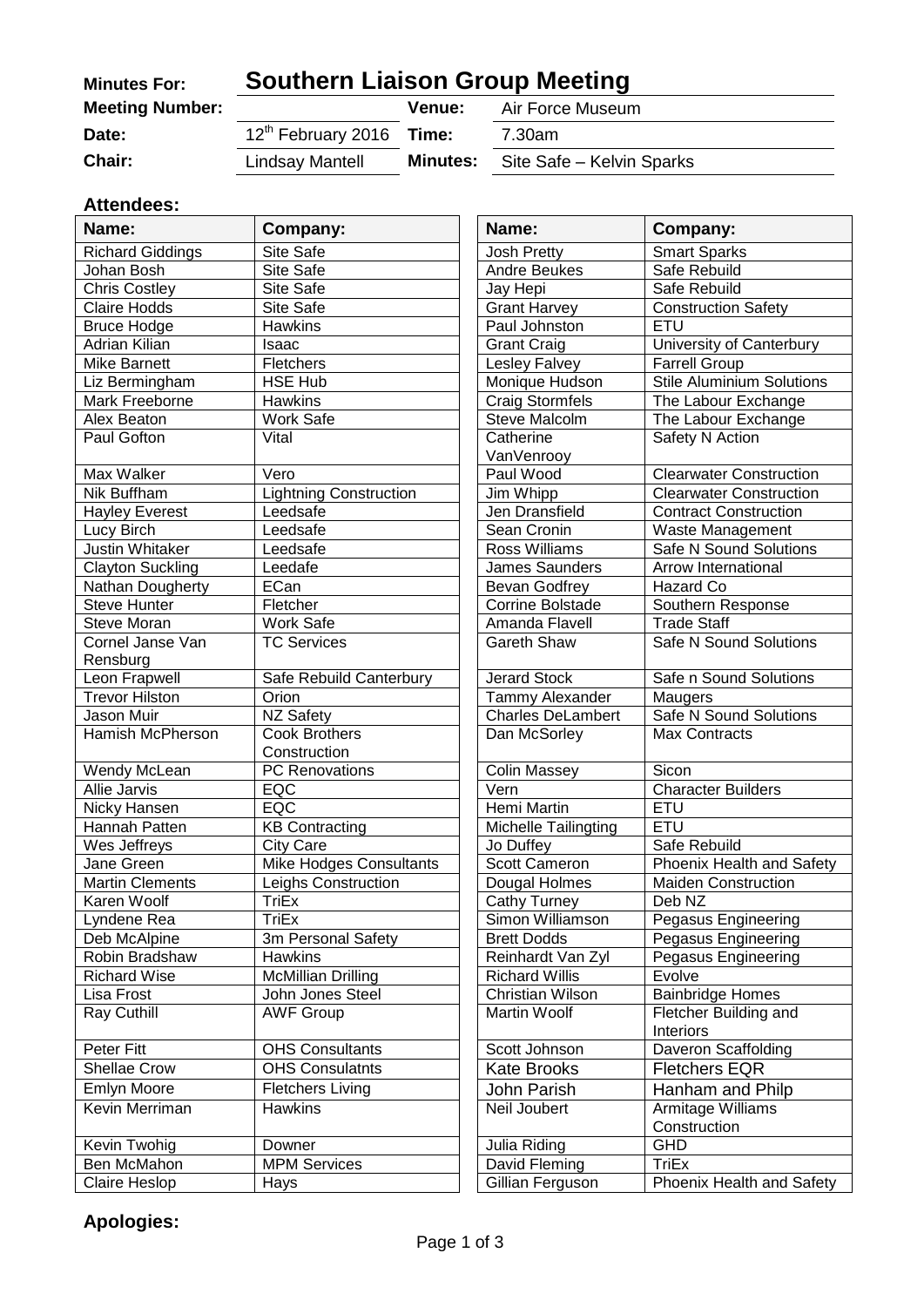| Name:                | Company:                | Name:                   | Company:                  |
|----------------------|-------------------------|-------------------------|---------------------------|
| Sam Knudsen          | <b>TWS Group</b>        | <b>Lindsay Phillips</b> | Redpaths                  |
| Kevin Wood           | Site Safe               | Rebecca Bell            | Airways NZ                |
| Roger McLeod         | <b>Fletchers</b>        | Roger McLeod            | <b>Fletchers</b>          |
| Dave Furzeman        | Site Safe               | John Ford               | <b>City Care</b>          |
| <b>Clarke Knox</b>   | Corbel                  | Alan Goy                | Fulton Hogan              |
| <b>Omar Seychell</b> | Fulton Hogan            | Donna Burt              | Work Safe                 |
| <b>Richard Hawke</b> | One Staff               | <b>Alison Molloy</b>    | Site Safe                 |
| Tina Lange           | <b>Concrete Connect</b> | Matt Zukowski           | Teltrac                   |
| <b>Rick Coburn</b>   | NZ Safety               | <b>Richard Hawke</b>    | One Staff                 |
| Simon Wall           | GHD.                    | Caroline Cunninghame    | <b>Modus Construction</b> |
| Jeska McHugh         | McHugh and Shaw         | <b>Trevor Elliot</b>    | <b>Elliot Scaffolding</b> |
| Trish Johnson        | Fulton Hogan            | George Hollinsworth     | ETU                       |
| Doug Burt            | Fletchers               | David Caseley           | The Roofing Company       |
| <b>Alex Newfield</b> | Newfield Roofing        | Ken Rees                | South Base                |
| Karen Treloar        | CalCon                  | Jarrad Cosgrave         | The Roofing Company       |
| Orla Gallagher       | <b>Fletchers</b>        | Kingsley Hannah         | Calcon                    |
| Robert Coulson       | RST                     | David Maucor            | Downer                    |

| Name:                   | Company:                  |
|-------------------------|---------------------------|
| <b>Lindsay Phillips</b> | Redpaths                  |
| Rebecca Bell            | Airways NZ                |
| Roger McLeod            | <b>Fletchers</b>          |
| John Ford               | <b>City Care</b>          |
| Alan Goy                | Fulton Hogan              |
| Donna Burt              | Work Safe                 |
| <b>Alison Molloy</b>    | Site Safe                 |
| Matt Zukowski           | Teltrac                   |
| <b>Richard Hawke</b>    | One Staff                 |
| Caroline Cunninghame    | <b>Modus Construction</b> |
| <b>Trevor Elliot</b>    | <b>Elliot Scaffolding</b> |
| George Hollinsworth     | ETU                       |
| David Caseley           | The Roofing Company       |
| Ken Rees                | South Base                |
| Jarrad Cosgrave         | The Roofing Company       |
| Kingsley Hannah         | Calcon                    |
| David Maucor            | Downer                    |

# **Agenda:**

**1. Welcome: Thanks to Mike Barnett from Fletchers and Richard Giddings fromSite safe for Breakfast. Very much appreciated**

# **2. Introductions:**

| <b>Item</b>                                                           | <b>Action</b> |
|-----------------------------------------------------------------------|---------------|
| All guest speakers introduced and normal house keeping<br>information |               |

#### **3. Matters Arising from Previous Minutes:**

| Item | <b>Action</b> |
|------|---------------|
| None |               |

#### **4. Rebuild Safety Charter Update**

| <b>Item</b>                                                                                                                | <b>Action</b>                                                                                                                     |
|----------------------------------------------------------------------------------------------------------------------------|-----------------------------------------------------------------------------------------------------------------------------------|
| Richard Giddings from Site Safe who also Chairs the Rebuild<br>Safety Charter gave an update on the Rebuild Safety Charter | Go to the Rebuild Safety<br>Forum web site and keep<br>up to date with the regular<br>newsletters<br>http://safetycharter.org.nz/ |

# **5. Work Safe Update**

| <b>Item</b> |                                                                              | <b>Action</b> |
|-------------|------------------------------------------------------------------------------|---------------|
|             | Work Safe did not give their regular update as they were the<br>main speaker |               |

#### **6. ACC Update**

| <b>Item</b> |                                                                                                                                                              | <b>Action</b>                                                                              |
|-------------|--------------------------------------------------------------------------------------------------------------------------------------------------------------|--------------------------------------------------------------------------------------------|
|             | Mike Flanagan gave an update from ACC. Please feel free<br>to make contact with Mike for a copy of the statistics he<br>presented michael.flanagan@acc.co.nz | Also visit the ACC web site<br>for a wealth if ACC<br>information<br>http://www.acc.co.nz/ |